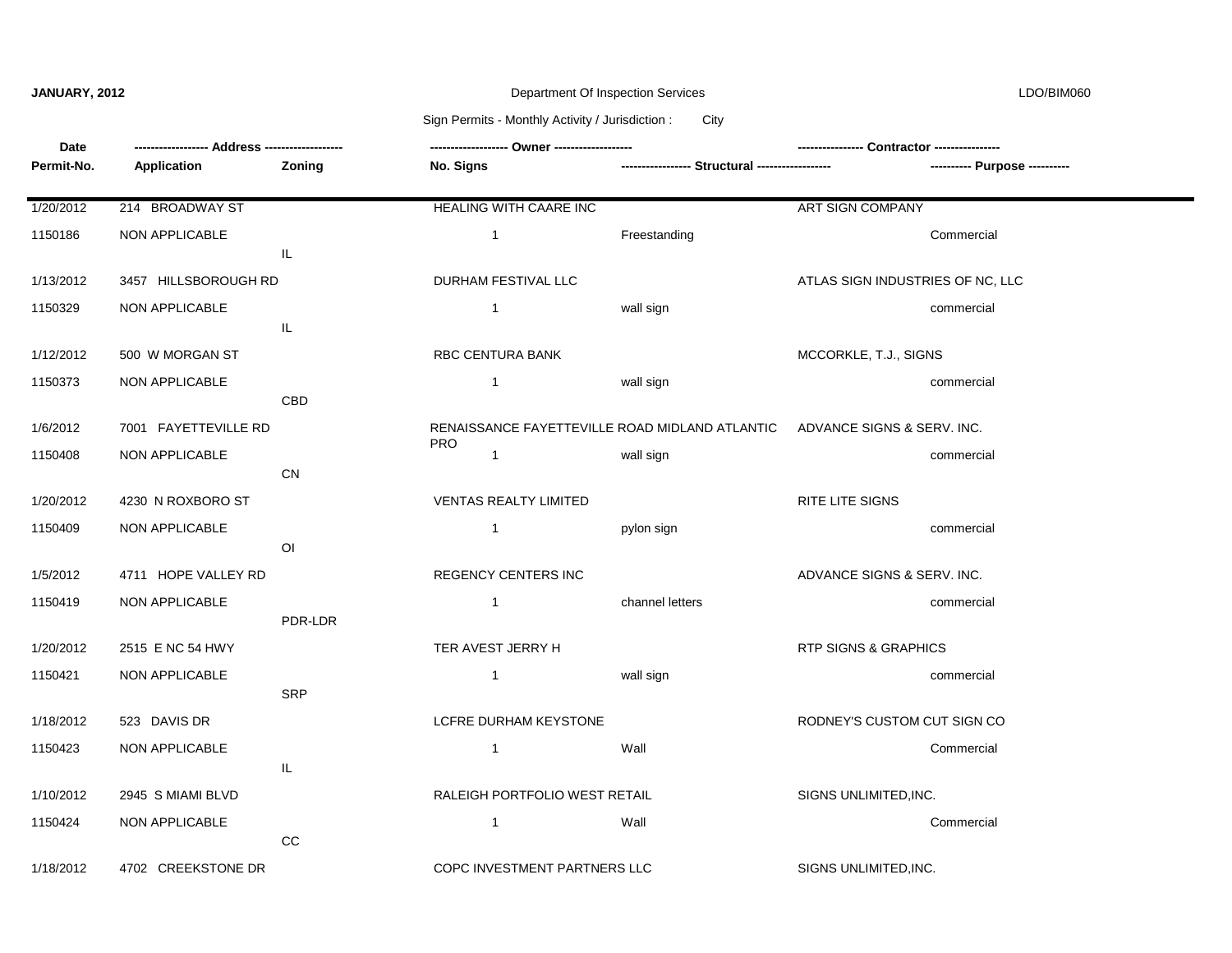### **JANUARY, 2012** Department Of Inspection Services LDO/BIM060

# Sign Permits - Monthly Activity / Jurisdiction : City

| Date       |                                |              | ------------------ Owner ------------------- |                                                 |                                  |                               |
|------------|--------------------------------|--------------|----------------------------------------------|-------------------------------------------------|----------------------------------|-------------------------------|
| Permit-No. | Application                    | Zoning       | No. Signs                                    | ----------------- Structural ------------------ |                                  | ---------- Purpose ---------- |
|            |                                |              |                                              |                                                 |                                  |                               |
| 1150425    | NON APPLICABLE                 |              | $\overline{1}$                               | Ground                                          |                                  | Commercial                    |
|            |                                | IL           |                                              |                                                 |                                  |                               |
| 1/5/2012   | 2000 CHAPEL HILL RD            |              | CNLAKEWOOD1 LLC                              |                                                 | ART SIGN COMPANY                 |                               |
| 1150426    | NON APPLICABLE                 |              | $\overline{1}$                               | Wall                                            |                                  | Commercial                    |
|            |                                | <b>CN</b>    |                                              |                                                 |                                  |                               |
| 1/9/2012   | 1931 W CORNWALLIS RD           |              | JUDEA REFORM CONGREGATION INC                |                                                 | <b>Express Signs</b>             |                               |
| 1150427    | NON APPLICABLE                 |              | $\mathbf{1}$                                 | monument sign                                   |                                  | identification                |
|            |                                | <b>RS-10</b> |                                              |                                                 |                                  |                               |
| 1/9/2012   | 1010 MARTIN LUTHER KING JR PKY |              | WAL-MART STORES EAST LP                      |                                                 | SIGNWORKS OF NORTH CAROLINA, INC |                               |
| 1150428    | NON APPLICABLE                 |              | $\mathbf{1}$                                 | channel letters                                 |                                  | commercial                    |
|            |                                | CC           |                                              |                                                 |                                  |                               |
| 1/13/2012  | 2313 E NC 54 HWY               |              | BFP LIMITED PARTNERSHIP                      |                                                 | MCCORKLE, T.J., SIGNS            |                               |
| 1150429    | <b>NON APPLICABLE</b>          |              | $\overline{1}$                               | wall sign                                       |                                  | commercial                    |
|            |                                | <b>CN</b>    |                                              |                                                 |                                  |                               |
| 1/3/2012   | 5319 N ROXBORO ST              |              | CFP REALTY ASSOCIATES III LLC                |                                                 | <b>STEVE DICKINSON</b>           |                               |
| 1250001    | NON APPLICABLE                 |              | $\mathbf{1}$                                 | <b>BANNER ON POSTS</b>                          |                                  | <b>COMMERCIAL</b>             |
|            |                                | CC           |                                              |                                                 |                                  |                               |
| 1/24/2012  | 3101 SHANNON RD                |              | HOWERTON MARTHA H                            |                                                 | ADVANCE SIGNS & SERV. INC.       |                               |
| 1250005    | NON APPLICABLE                 |              | $\mathbf{1}$                                 | Wall                                            |                                  | Commercial                    |
|            |                                | CC           |                                              |                                                 |                                  |                               |
| 1/10/2012  | 3825 S ROXBORO ST              |              | HOPE VALLEY IMPROVEMENTS LLC                 |                                                 | <b>Steve Corley</b>              |                               |
| 1250008    | NON APPLICABLE                 |              | $\overline{1}$                               | temporary banner                                |                                  | commercial                    |
|            |                                | <b>RR</b>    |                                              |                                                 |                                  |                               |
| 1/10/2012  | 3019 FAYETTEVILLE ST           |              | FAMOUS CHICKEN HUT OF DURHAM                 |                                                 | ART SIGN COMPANY                 |                               |
| 1250009    | NON APPLICABLE                 |              | $\mathbf{1}$                                 | te                                              |                                  | cm                            |
|            |                                | CN           |                                              |                                                 |                                  |                               |
| 1/10/2012  | 5324 NEW HOPE COMMONS DR       |              | <b>INDIGO CORNERS LLC</b>                    |                                                 | Lin You Yuan                     |                               |
| 1250010    | NON APPLICABLE                 |              | $\mathbf{1}$                                 | te                                              |                                  | cm                            |
|            |                                |              |                                              |                                                 |                                  |                               |